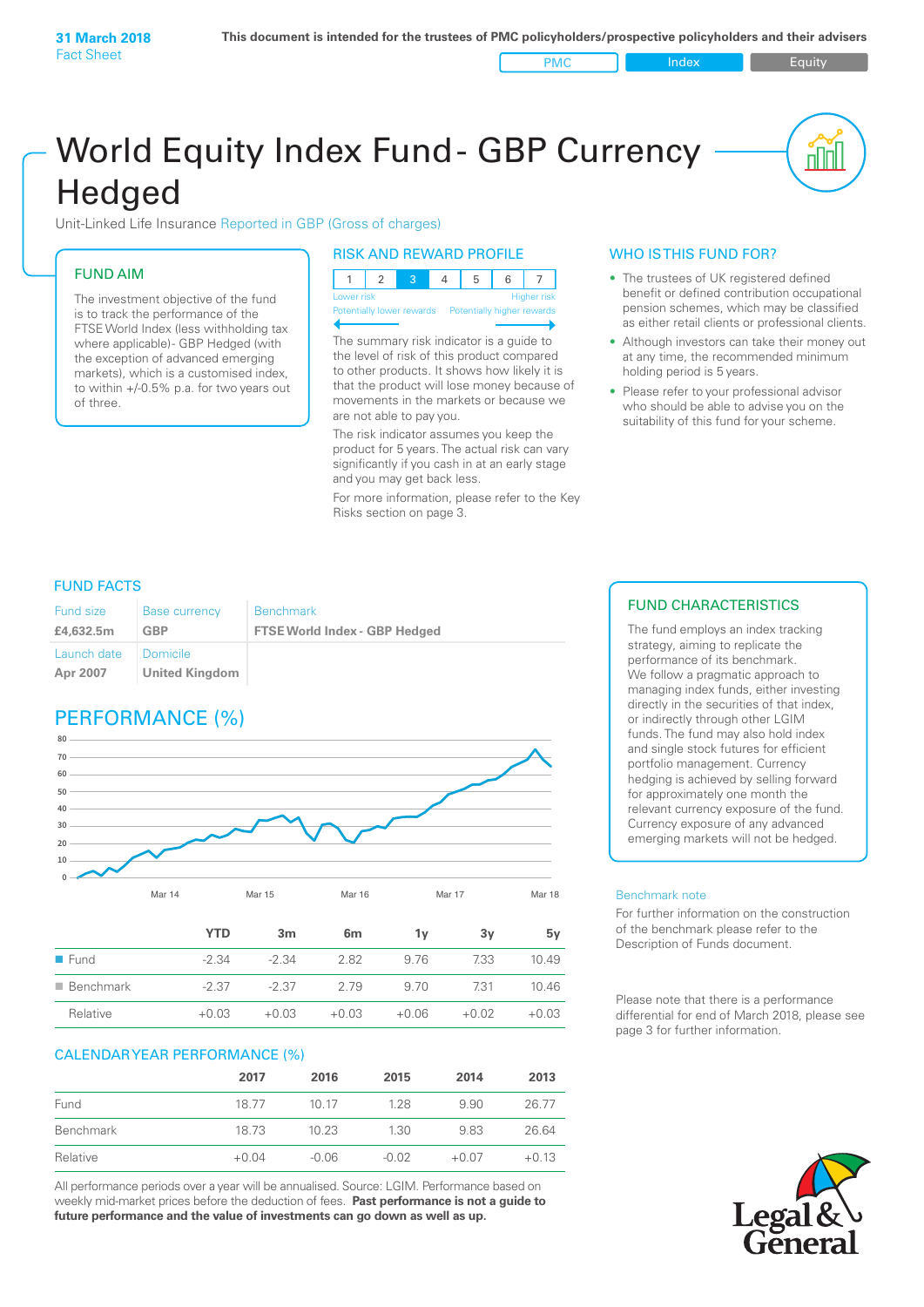### World Equity Index Fund - GBP Currency Hedged

Unit-Linked Life Insurance Reported in GBP (Gross of charges)

### PORTFOLIO BREAKDOWN

All data source LGIM unless otherwise stated. Totals may not sum due to rounding. In order to minimise transaction costs, the Fund will not always own all the assets that constitute the index and on occasion it will own assets that are not in the index.



#### SECTOR (%)

| $\blacksquare$ Financials  | 22.2 |
|----------------------------|------|
| ■ Technology               | 13.8 |
| Industrials                | 13.3 |
| ■ Consumer Goods           | 12.9 |
| ■ Consumer Services        | 10.9 |
| $\blacksquare$ Health Care | 10.6 |
| $\Box$ Oil & Gas           | 5.8  |
| ■ Basic Materials          | 46   |
| $\blacksquare$ Utilities   | 3.0  |
| Other                      | 28   |



| $\blacksquare$ Large | 95.6 |
|----------------------|------|
| $\blacksquare$ Mid   | 42   |
| $\blacksquare$ Small | 0.0  |
| $\blacksquare$ Micro | 0.0  |
| Cash and Equivalents | 0 2  |

■ Top 10 holdings 11.2% Rest of portfolio 88.8% No. of holdings in fund 2,620 No. of holdings in index 2,604

| Apple Inc                    | 2.0 |
|------------------------------|-----|
| <b>Microsoft Corporation</b> | 16  |
| Alphabet                     | 14  |
| Amazon com                   | 14  |
| JPMorgan Chase & Co          | 09  |
| Berkshire Hathaway           | 09  |
| Facebook Class A             | 09  |
| Johnson & Johnson            | 0 S |
| Exxon Mobil Corporation      | 0.7 |
| <b>Bank of America</b>       |     |
|                              |     |

#### COUNTRY (%)

|   | <b>United States</b> | 54.2 |  |
|---|----------------------|------|--|
|   | Japan                | 9.3  |  |
| 4 | United Kingdom       | 6.3  |  |
|   | France               | 3.6  |  |
|   | Germany              | 3.4  |  |
|   | Canada               | 2.8  |  |
|   | Switzerland          | 2.8  |  |
|   | Australia            | 24   |  |
|   | Korea                | 1.9  |  |
|   | : Other              | 13.3 |  |
|   |                      |      |  |



The Index Fund Management team comprises 25 fund managers, supported by two analysts. Management oversight is provided by the Global Head of Index Funds. The team has average industry experience of 15 years, of which seven years has been at LGIM, and is focused on achieving the equally important objectives of close tracking and maximising returns.

elebratin<sup>:</sup>